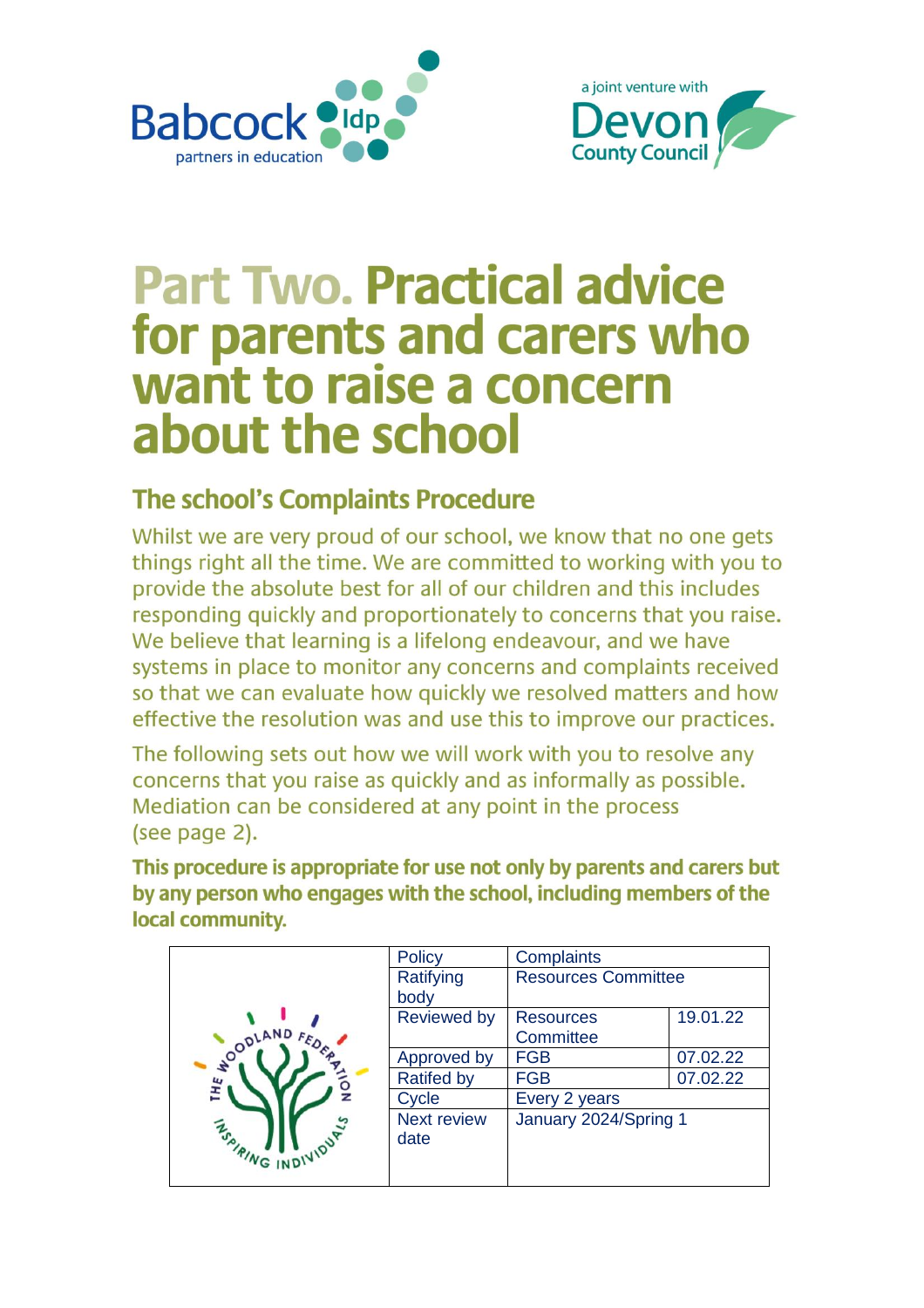# **School Resolution (Informal Stage)**

If you are concerned or unhappy with the way the school or a member of its staff has treated you, or you are concerned or unhappy with the way the school is operating its policies and procedures, then you can raise your concerns or make a complaint.

Usually the best way to deal with a concern or complaint is for the member of staff, headteacher or school governor to talk with you so that they can understand what your concern or complaint is about, and take any appropriate action to put things right. The school will determine who is most appropriate to carry this out depending on the nature of the concern.

The person dealing with your concern may also want to take the opportunity to explain what has happened from the perspective of the school or staff member involved. Low level concerns or complaints can be dealt with quickly and effectively by the headteacher or a governor using this approach, which is known as a 'School Resolution'.

This way of dealing with your concern or complaint means solving, explaining, clearing up or settling your concern or complaint directly with you. It will not result in conduct or capability action being taken against an individual member of staff, and the complaint will be closed after the process is completed.

Resolving your complaint in this manner can help to improve the service your community receives from the school.

### **How does the School Resolution process work?**

**Once you have raised your concern or complaint, the person who is looking into it will contact you within 5 working days (in term time). They can arrange to talk to you face-to-face, on the telephone, or they can contact you by letter or email if you prefer.**

For your part, you will need to:

- tell the school what happened and how you felt about it
- say what action you would like to see taken as a result
- agree the process for resolving your concern or complaint

This School Resolution process is not about apportioning blame or about staff being dealt with through formal conduct or capability procedures – schools are centres of learning for everyone, and it is about learning from what has happened and working with you to make sure it doesn't happen again.

For its part, the school will:

- listen to your concerns
- explain what can happen to resolve your concern or complaint
- confirm with you the process that will be followed and who will deal with it
- if necessary, carry out a more detailed investigation into your concern or complaint. This is called a 'School Investigation' (see section on 'School Investigation' at the end of this document)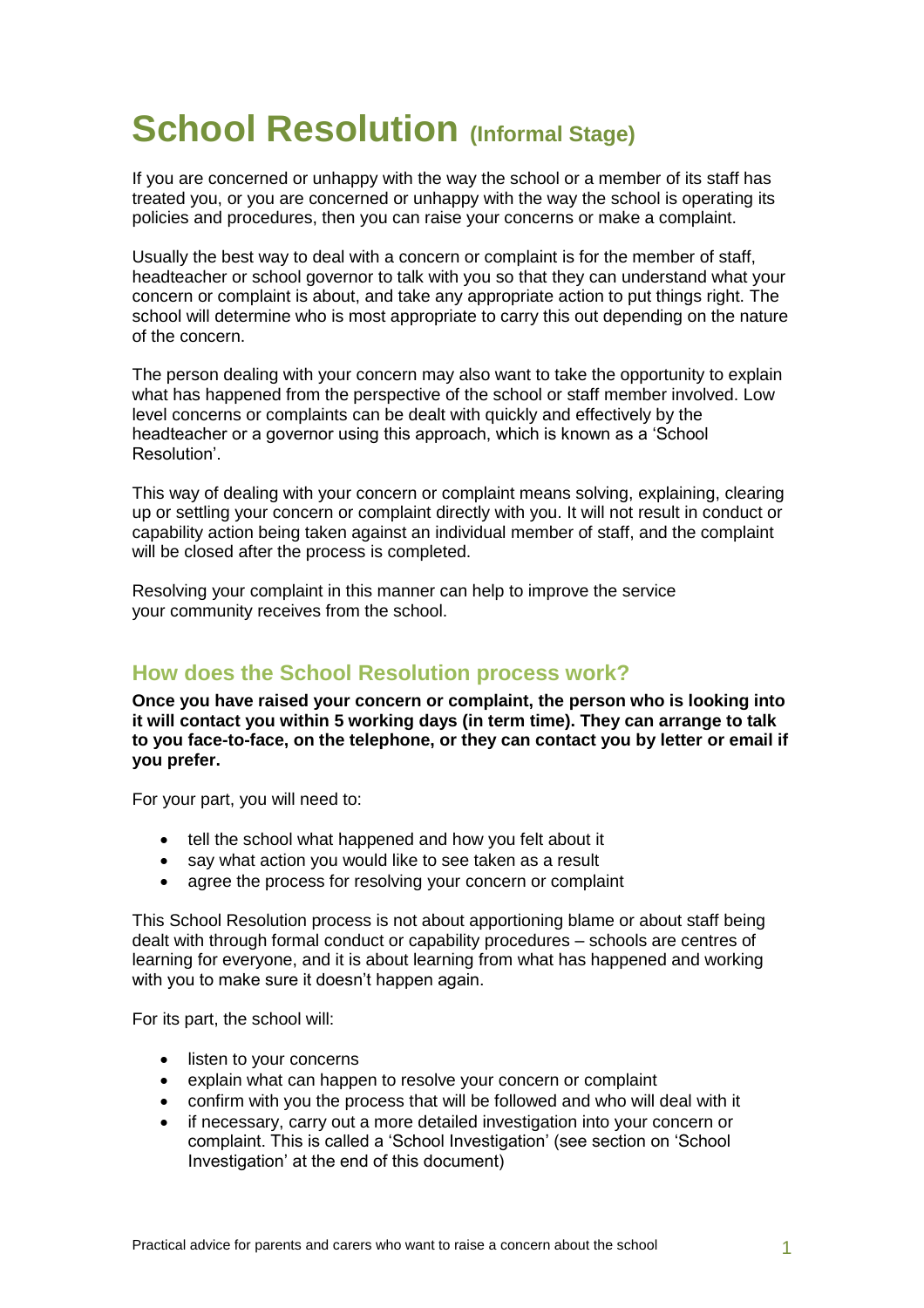provide information for parents and carers of children with SEND (Special Educational Needs and Disability) about how they can access support from The Devon Information Advice and Support service (this is a requirement in the SEND Code of Practice) [www.devonias.org.uk](http://www.devonias.org.uk/) 01392 383080, [devonias@devon.gov.uk](mailto:devonias@devon.gov.uk)

#### **What can I expect from the School Resolution?**

Most concerns or complaints are not likely to involve extensive or lengthy enquiries, and therefore you should expect an approach that is proportionate to the issue you have raised.

As the School Resolution process is aimed at quickly resolving your concern or complaint and learning from it, it won't lead to conduct or capability proceedings against a member of staff. However, where appropriate, the member of staff might receive further support or training as a result.

If your concern or complaint is an expression of dissatisfaction with something the school has either done or not done, and not about somebody - for example, about the way the school operates its policies or is directed to fulfil its statutory obligations - then it will still be resolved using this 'School Resolution' approach.

### **Mediation**

**Sometimes during the handling of a complaint, communication between parents and the school can become difficult. Mediation can be a very useful way of helping people to resolve their differences and find an agreed way forward. Both parties need to agree to mediation. The school (or the parent) may suggest mediation, if communication becomes a problem.**

**Mediation can be sought at any point during the processes of resolution and investigation. The mediation process is informal, impartial and voluntary, and aims to resolve conflicts to the benefit of all. It does not apportion blame and concentrates on developing a better understanding of each other's point of view and works to secure future relationships. For more information, please contact: 07966 474364.**

**For issues raised relating to SEND (Special Educational Needs and Disability) resources, specialist mediation is a requirement in the SEND Code of Practice. For more information please contact The Devon Information Advice and Support service: [devonias@devon.gov.uk.](mailto:devonias@devon.gov.uk)**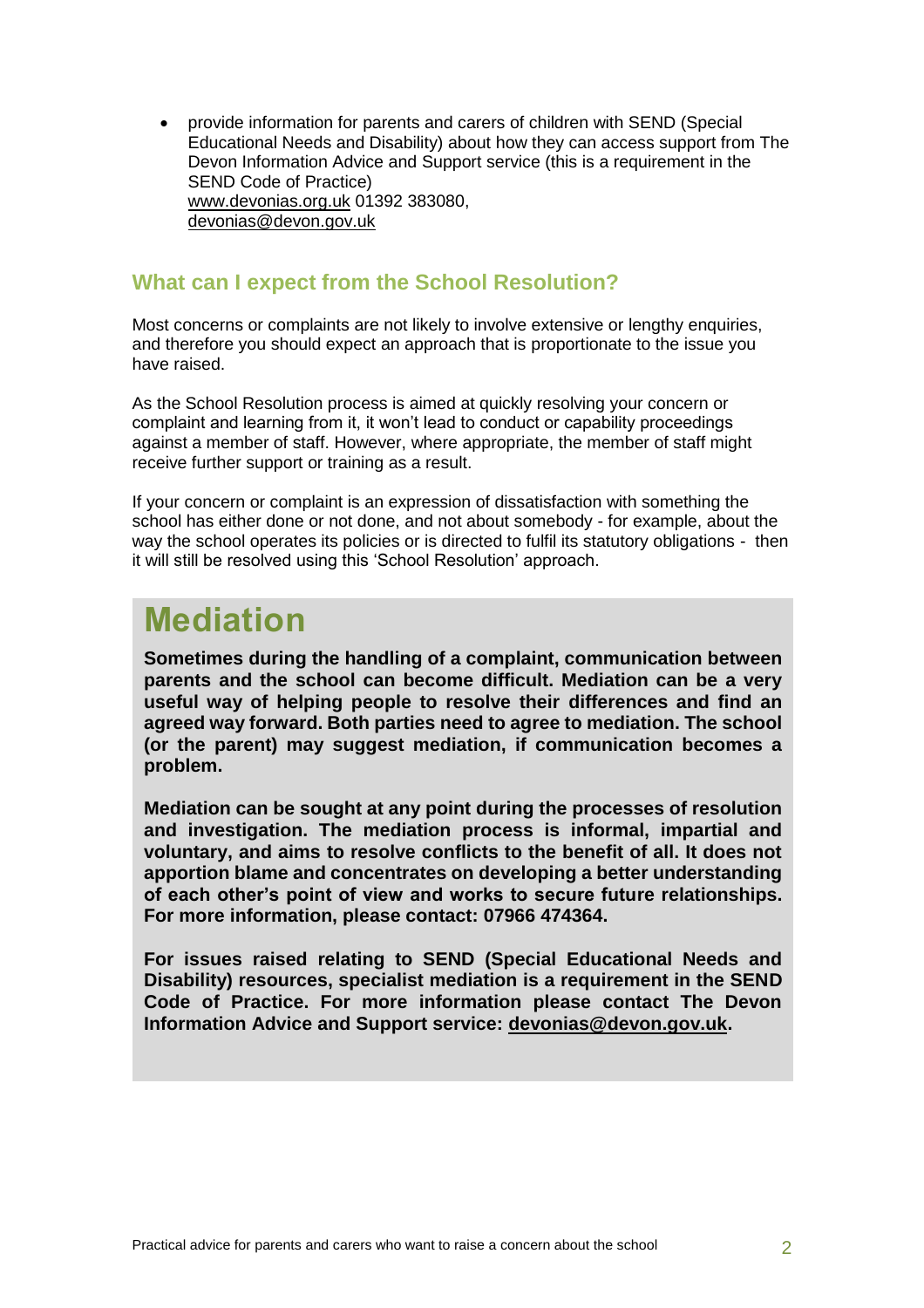### **What happens next?**

There are different ways of dealing with the concern or complaint using The School Resolution Process. These include:

- immediate resolution by providing information face-to-face or by telephone, as you choose
- a letter from the school concluding the matter after proportionate consideration, explaining what has been done
- individual communication between you and the person your concern or complaint was about and/or a face-to-face meeting with the person your concern or complaint was about. The person your concern or complaint was about will need to agree to a face-to-face meeting taking place

**When the named person has looked into your concerns you will receive further communication from the school within 10 working days of the original concern being raised. However, if the concern is complex, the person working on the School Resolution may contact you to let you know that more time is needed to look more fully into the matter.**

#### **What might happen as a result?**

The school could take the following actions to resolve your concern or complaint:

- give you information or an explanation to clear up a misunderstanding
- apologise on behalf of the school
- learn from the issue, accepting that something could have been handled better and explaining what has been done to stop the same thing happening again
- arrange action by the headteacher to address an issue with a member of staff through support and development
- apologise on behalf of the person your concern or complaint was about but only if they agree to this
- arrange action by the Governing Board to address matters of policy or procedure

### **School Investigation – The Formal Complaints Procedure (Stage 1 and 2)**

**If the complaint is about the headteacher or one of the governors, then any letter of complaint should be addressed to the Chair of Governors c/o the school. If the complaint is about the Chair of Governors, then this should be addressed to the vice chair of governors.**

Stage 1 will be carried out by the headteacher, a delegated member of staff or a governor in the school. If the complaint relates to the headteacher the complaint will be investigated by a governor.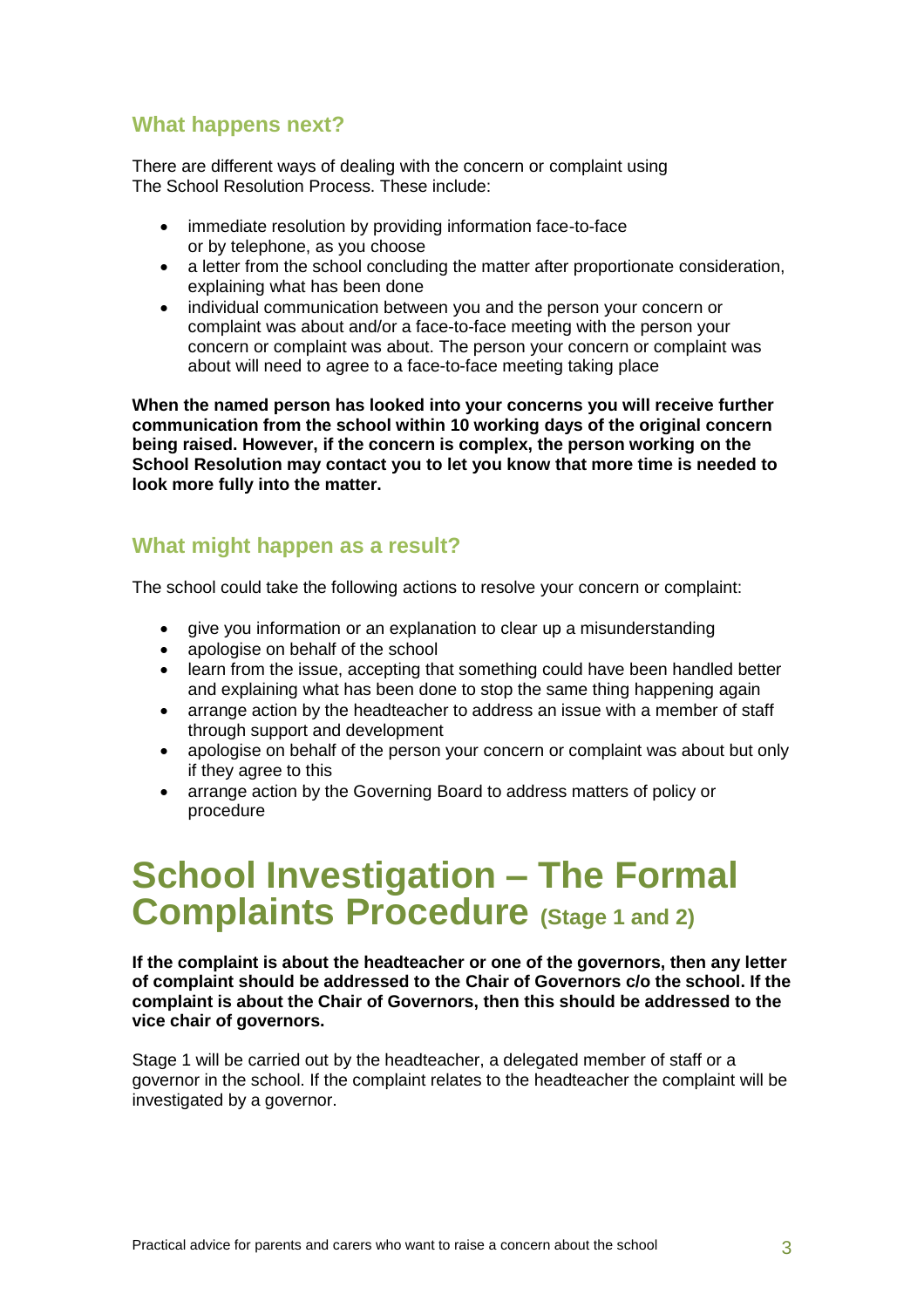Although this is a formal investigation into your complaint, it will still be in the spirit of quickly reaching an effective outcome and maintaining positive and productive relationships. All parties need to work together to maintain productive relationships, and establish a way forward in partnership. This investigation may call for more information to be gathered before the person investigating can explain what has happened from the perspective of the school or the staff member involved. This way of dealing with your concern or complaint means solving, explaining, clearing up or settling your complaint directly with you, but doing so with a more detailed investigation than at a School Resolution level.

### **How does the School Investigation process work?**

**Once you have raised your concern or made your complaint, the headteacher, member of staff or governor who is looking into it will contact you within 5 working days (term time). They can arrange to talk to you face-to-face, on the telephone or they can contact you by letter or email if you prefer.**

For your part, you will need to:

- tell the school what happened and how you felt about it
- say what action you would like to see taken as a result
- agree the process for resolving your concern or complaint
- agree timescales and pathways for communication

For its part, the school will:

- listen to your concerns
- explain what can happen to resolve your concern or complaint
- confirm with you the process that will be followed and who will deal with it
- carry out a more detailed investigation into your concern or complaint
- produce and supply all parties with a written report of the findings
- ensure that any relevant findings are taken forward to influence school practice and policy

### **What can I expect from a School Investigation**

Some concerns or complaints may demand more detailed and perhaps time consuming enquiries, and therefore you should expect an approach that is proportionate to the complaint you have made. The person investigating your concern should keep in regular contact to keep you informed of progress on the matter.

Nevertheless, the School Investigation process aims to quickly resolve your concern or complaint and identify any learning from it.

### **What happens next?**

Your concern or complaint will be the subject of a proportionate investigation. This means that the amount of time dedicated to the matter will be in accordance with the seriousness of the matter.

At the conclusion, one of a number of things **may** follow. These include: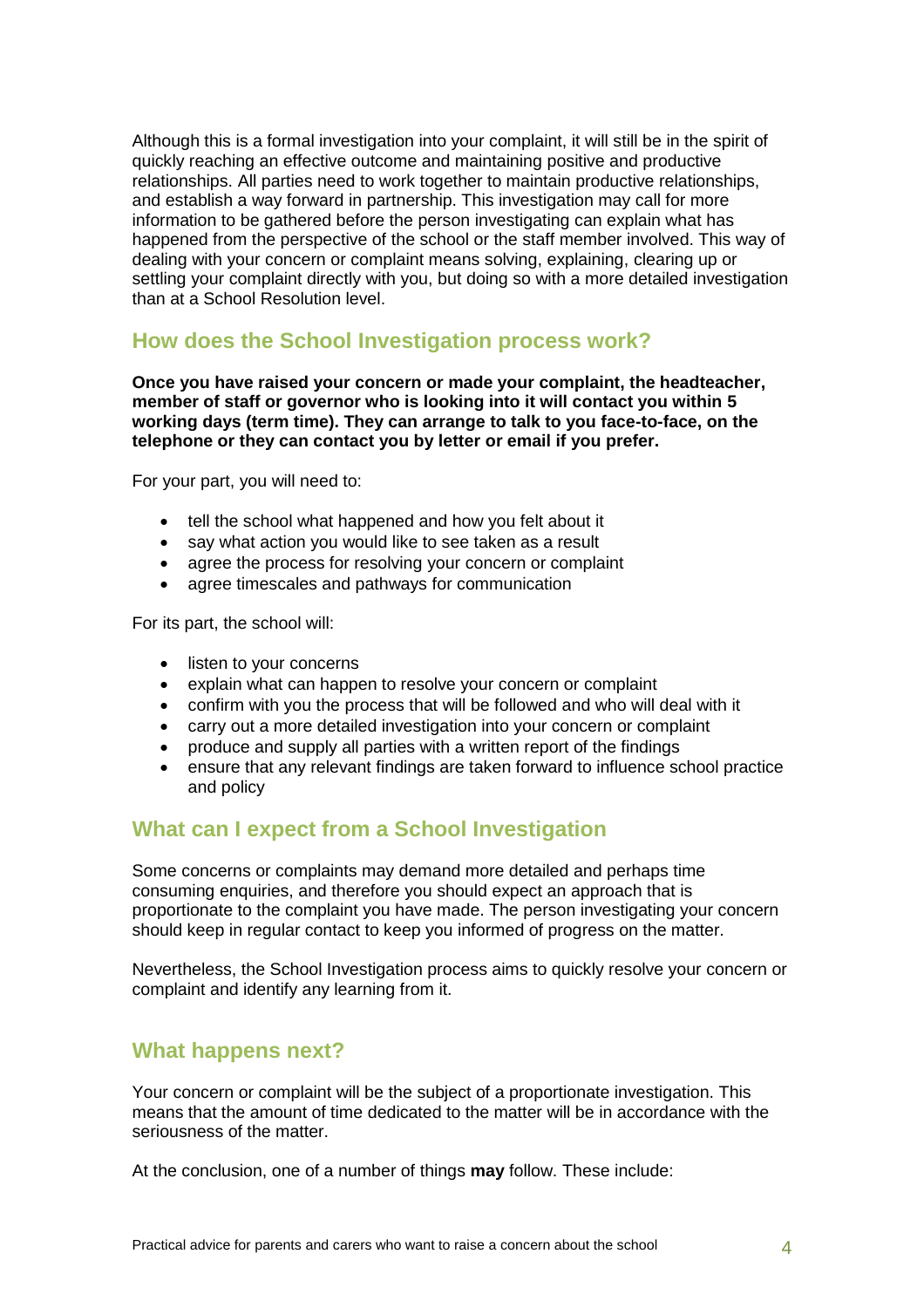- resolution by providing information face-to-face or by telephone – as you choose
- a letter from the school concluding the matter after a proportionate investigation and explaining what has been done
- if your complaint was about an individual, individual communication between you and that person. This is organised through the headteacher or the person dealing with your complaint
- a face-to-face meeting with the person working on your concern or complaint and/or the person your complaint was about. The person your concern or complaint was about will need to agree to a face-to-face meeting taking place

The School Investigation should be completed within 10 working days when you will receive a letter explaining the findings and any actions that may need to happen as a result. However, in complex matters it may take longer. The person investigating will keep in regular contact with you to keep you informed of progress.

### **What might happen as a result?**

The school could take the following actions to resolve your concern or complaint and will provide feedback to you on such actions:

- give you information or an explanation to clear up a misunderstanding
- apologise on behalf of the school
- learn from the issue, accepting that something could have been handled better and explaining what has been done to stop the same thing happening again
- arrange action by the governing body to address matters of school policy or procedure
- arrange feedback and support by the headteacher to address any issues arising about a member of staff and their actions or behaviour
- apologise on behalf of the person your complaint was about, but only if they agree to this